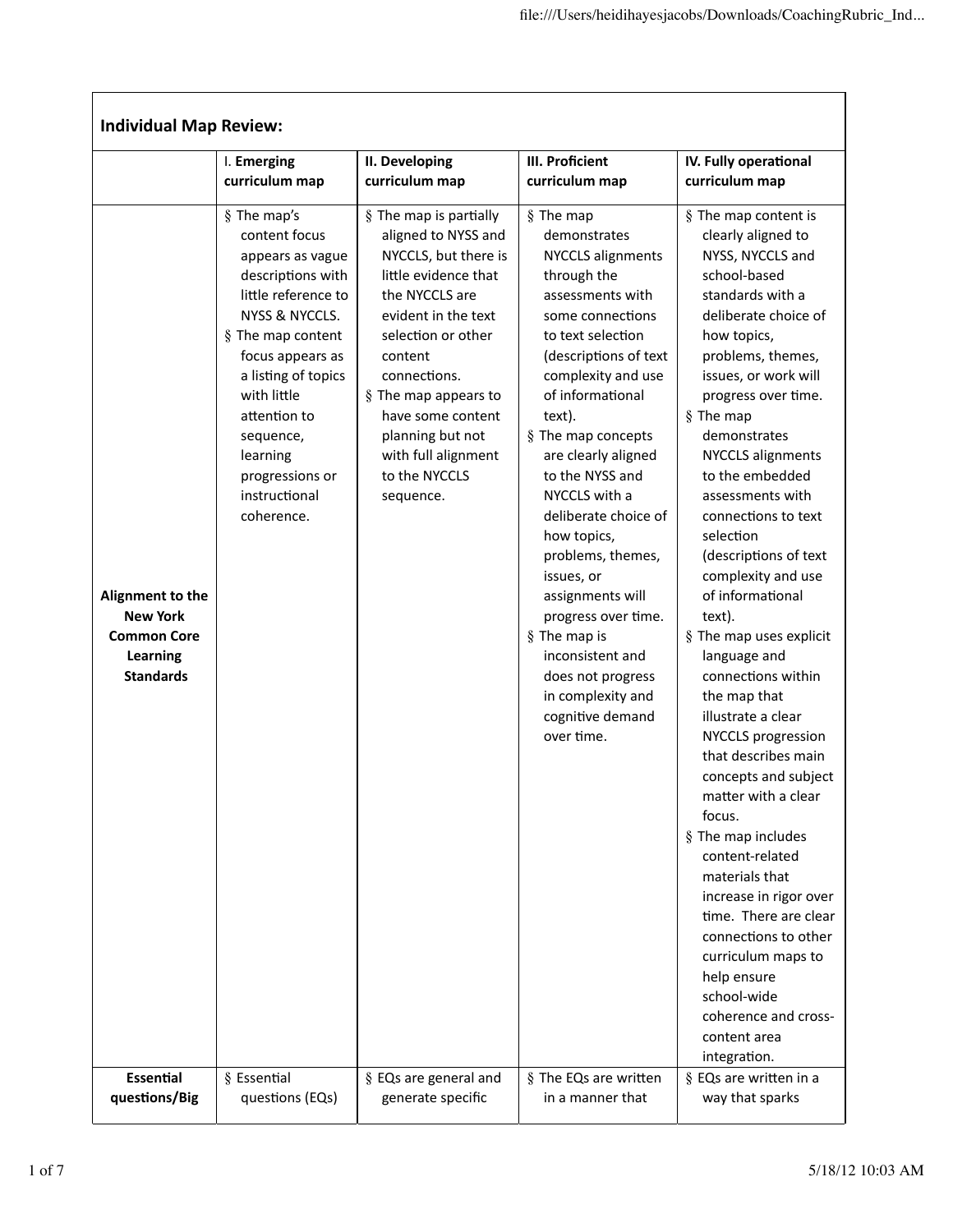| Ideas<br>(EQs)                                                          | are not used, nor<br>are "big ideas" or<br>enduring<br>understandings<br>stated.<br>§ Essential<br>questions are<br>designed to<br>evoke limited<br>responses and/or<br>"yes-no" replies.<br>§ The rationale or<br>purpose for the<br>sequence of<br>learning activities<br>is unclear. | responses.<br>§ EQs are used to help<br>frame the<br>curriculum map, but<br>there is little<br>connection between<br>the EQs and the<br>selected NYCCLS &<br>NYSS.<br>§ EQs and the<br>embedded<br>assessments do not<br>appear to be<br>strategically aligned.                                               | provides multiple<br>possibilities for<br>student response<br>and research.<br>§ EQs are clear and<br>aligned to the NYSS<br>& NYCCLS but are<br>not fully aligned<br>across the grades or<br>content areas.<br>§ EQs are<br>developmentally<br>appropriate and are<br>written with<br>multiple entry<br>points for all<br>learners.<br>§ EQs contain smaller<br>"focusing<br>questions" that help<br>describe the<br>learning arc of the<br>units of study with<br>some connections<br>to the embedded<br>assessments. | student curiosity and<br>challenges them to<br>dig into the subject<br>area in search of<br>possible solutions.<br>§ EQs are clear,<br>essential questions<br>that are aligned to<br>NYSS & NYCCLS and<br>grade levels.<br>§ EQs are written with<br>multiple entry points<br>for all learners with<br>smaller "focusing<br>questions" that<br>carefully scaffold the<br>learning to the final<br>project/assessment.<br>§ EQs focus on student<br>inquiry of the<br>essential question(s)<br>through learning<br>activities.<br>§ EQs are strategically<br>planned to ensure<br>every student gains<br>the content, skills,<br>and processes<br>needed in order to<br>complete the<br>included<br>assessment/project. |
|-------------------------------------------------------------------------|-----------------------------------------------------------------------------------------------------------------------------------------------------------------------------------------------------------------------------------------------------------------------------------------|---------------------------------------------------------------------------------------------------------------------------------------------------------------------------------------------------------------------------------------------------------------------------------------------------------------|-------------------------------------------------------------------------------------------------------------------------------------------------------------------------------------------------------------------------------------------------------------------------------------------------------------------------------------------------------------------------------------------------------------------------------------------------------------------------------------------------------------------------|------------------------------------------------------------------------------------------------------------------------------------------------------------------------------------------------------------------------------------------------------------------------------------------------------------------------------------------------------------------------------------------------------------------------------------------------------------------------------------------------------------------------------------------------------------------------------------------------------------------------------------------------------------------------------------------------------------------------|
|                                                                         | I. Emerging<br>curriculum map                                                                                                                                                                                                                                                           | II. Developing map                                                                                                                                                                                                                                                                                            | III. Proficient map                                                                                                                                                                                                                                                                                                                                                                                                                                                                                                     | IV. Fully operational<br>map                                                                                                                                                                                                                                                                                                                                                                                                                                                                                                                                                                                                                                                                                           |
| <b>Precise skills</b><br>that are aligned<br>to NYCCLS &<br><b>NYSS</b> | § Specific skills are<br>missing,<br>haphazard, and<br>make no<br>connection to<br>the NYSS &<br>NYCCLS.                                                                                                                                                                                | § Skills listed are<br>generic; they have<br>broad processes<br>and/or are listed<br>indiscriminately.<br>§ Skills have limited<br>connection to<br>specific NYCCLS &<br>NYSS and the<br>learning<br>progressions<br>needed to reach the<br>NYCCLS trajectory<br>(i.e. a logical<br>sequence of<br>learning). | § Specific skills are<br>listed with a clear<br>alignment to the<br>identified NYCCLS &<br>NYSS.<br>§ Skills are introduced<br>throughout the unit<br>to align to the<br>learning<br>progressions<br>needed to reach<br>the NYCCLS<br>trajectory.<br>§ Skills are<br>strategically set as<br>action verbs and<br>used consistently                                                                                                                                                                                      | § Specific skills are<br>listed with a clear<br>alignment to<br>identified NYCCLS &<br>NYSS.<br>§ Skills are introduced,<br>supported and<br>applied throughout<br>the learning<br>progressions as<br>stated in the map in<br>order for each<br>student to reach the<br>NYCCLS trajectory.<br>§ Skills are strategically<br>mapped, set as<br>action verbs, used                                                                                                                                                                                                                                                                                                                                                       |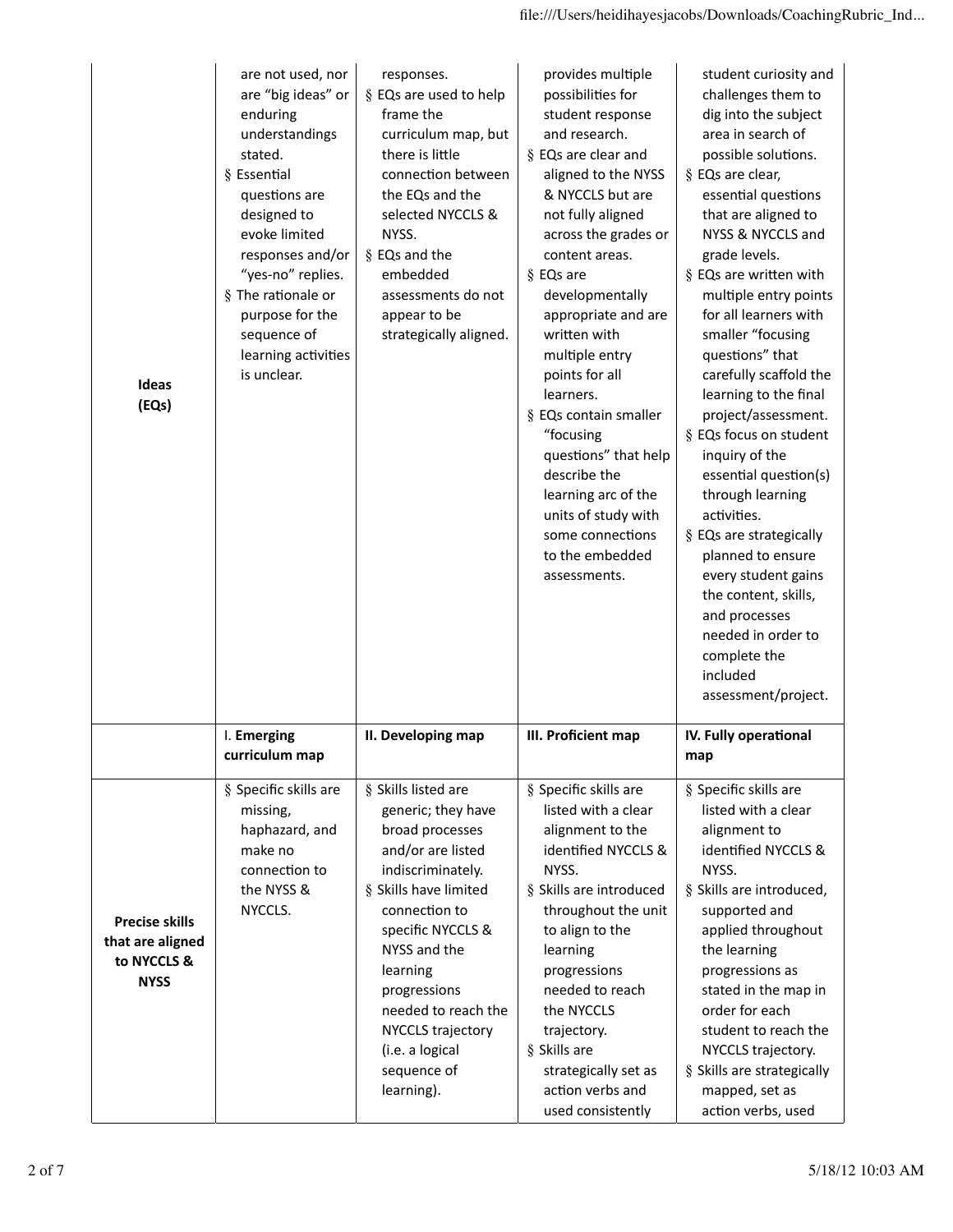|                                                                                                                                                 |                                                                                                                                                                                                                                                                                                                                                                                                                                                |                                                                                                                                                                                                                                                                                                                                                                                                                                                                                                                                                                   | with NYCCLS math<br>and ELA practices.<br>§ Skills for developing<br>Habits of Mind are<br>introduced.                                                                                                                                                                                                                                                                                                                                                                                                                                                                                                                                         | consistently and<br>evaluated within the<br>final project and/or<br>assessment.<br>§ Skills are mapped on<br>and across grade<br>levels and/or content<br>areas and include<br>NYCCLS math<br>practices to ensure a<br>developmental<br>progression towards<br>increasingly more<br>complex and<br>cognitively<br>demanding tasks.<br>§ Skills for developing<br>Habits of Mind are<br>included throughout<br>the curriculum.                                                                                                                                                                                                                                                                            |
|-------------------------------------------------------------------------------------------------------------------------------------------------|------------------------------------------------------------------------------------------------------------------------------------------------------------------------------------------------------------------------------------------------------------------------------------------------------------------------------------------------------------------------------------------------------------------------------------------------|-------------------------------------------------------------------------------------------------------------------------------------------------------------------------------------------------------------------------------------------------------------------------------------------------------------------------------------------------------------------------------------------------------------------------------------------------------------------------------------------------------------------------------------------------------------------|------------------------------------------------------------------------------------------------------------------------------------------------------------------------------------------------------------------------------------------------------------------------------------------------------------------------------------------------------------------------------------------------------------------------------------------------------------------------------------------------------------------------------------------------------------------------------------------------------------------------------------------------|----------------------------------------------------------------------------------------------------------------------------------------------------------------------------------------------------------------------------------------------------------------------------------------------------------------------------------------------------------------------------------------------------------------------------------------------------------------------------------------------------------------------------------------------------------------------------------------------------------------------------------------------------------------------------------------------------------|
| Curriculum<br>embedded<br>assessments<br>that are targeted<br>and informed by<br><b>Webb's DOK</b><br>and/or the<br>updated Bloom's<br>taxonomy | § Assessments are<br>absent,<br>incomplete, or<br>unfocused.<br>§ Assessments<br>included are a<br>generic<br>assignment, or<br>an evaluation is<br>listed with no<br>alignment to the<br>NYCCLS (or<br>NYSS*).<br>§ Assessments are<br>not aligned to<br>the "big idea,"<br>essential<br>questions or the<br>curriculum.<br>§ Assessments are<br>on a Depth of<br>Knowledge(DOK)<br>level of 1 or 2<br>(or low-level<br>Bloom's<br>taxonomy). | § Assessments are<br>included in the map<br>and aligned to<br>NYCCLS (NYSS*).<br>§ Assessments are not<br>clearly connected to<br>the "big idea"<br>and/or essential<br>question(s).<br>§ Assessment may not<br>include any<br>authentic student<br>work/learning<br>opportunities,<br>Performance-Based<br><b>Assessments (PBAs)</b><br>or any teacher-<br>developed formative<br>assessments.<br>§ Assessments and/or<br>smaller "tasks" do<br>not build towards<br>the final<br>assessment/project.<br>§ DOK levels are I and<br>II (or low-level<br>Bloom's). | § Assessments are<br>included in the<br>map, connected to<br>specific NYCCLS<br>(NYSS*) and to the<br>"big idea" and/or<br>essential<br>question(s) within<br>the unit of study.<br>§ Assessments, both<br>final and ongoing,<br>include a range of<br>assessment tools<br>(i.e. rubrics,<br>exemplars and/or<br>anchor papers) and<br>methodology,<br>including authentic<br>student<br>work/learning<br>opportunities, PBAs<br>and/or teacher-<br>developed<br>formative<br>assessments.<br>§ Assessments and<br>tasks are mapped<br>so students can<br>successfully<br>complete the final<br>assessment/project.<br>§ There is a balance of | § Assessments are<br>included on the map,<br>connected to specific<br>NYCCLS, the "big<br>idea" and/or<br>essential question(s),<br>and used by the<br>school's grade level<br>and/or content area.<br>§ Assessments, both<br>final and ongoing, are<br>balanced and include<br>a range of<br>assessment tools (i.e.<br>rubrics, exemplars<br>and/or anchor<br>papers) and<br>methodology,<br>including authentic<br>student work, PBAs<br>and/or teacher-<br>developed formative<br>assessments.<br>§ Assessments and/or<br>ongoing tasks build<br>towards the final<br>assessment/project,<br>thus helping to<br>prepare the student<br>for the final<br>assessment/projects.<br>§ Assessments vary in |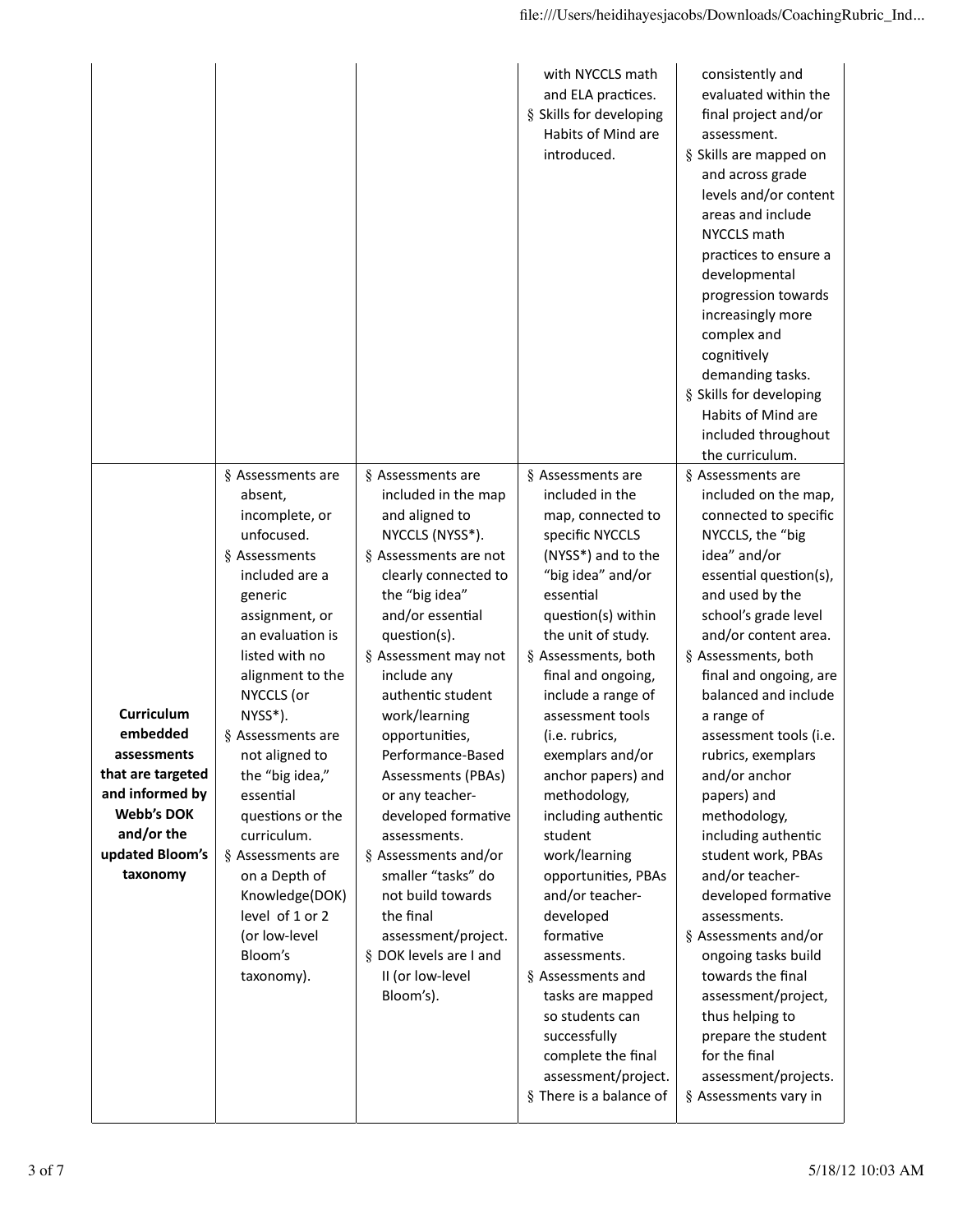|                                                                                                           |                                                                                                                                                                                                                                                                                                                                                                                                      |                                                                                                                                                                                                                                                                                                                                                                                                                                                                                                                   | Level I, II and III<br>DOK assessment<br>tasks (more critical<br>thinking as<br>measured by<br>Bloom's).                                                                                                                                                                                                                                                                                                                                                                                                                                                                                                                                     | DOK levels (I, II, III<br>and IV) or Bloom's;<br>they vary in grain<br>size, and they are<br>designed to ensure a<br>range of demanding<br>tasks, including an<br>increase in use of<br>complex texts and<br>tasks over time.<br>§ Assessments are<br>mapped over the<br>school year to ensure<br>a wide range of<br>assessment<br>processes, including<br>the use of multiple<br>modalities, media<br>and Web 2.0 tools.                                                                                                                                                                                                                                             |
|-----------------------------------------------------------------------------------------------------------|------------------------------------------------------------------------------------------------------------------------------------------------------------------------------------------------------------------------------------------------------------------------------------------------------------------------------------------------------------------------------------------------------|-------------------------------------------------------------------------------------------------------------------------------------------------------------------------------------------------------------------------------------------------------------------------------------------------------------------------------------------------------------------------------------------------------------------------------------------------------------------------------------------------------------------|----------------------------------------------------------------------------------------------------------------------------------------------------------------------------------------------------------------------------------------------------------------------------------------------------------------------------------------------------------------------------------------------------------------------------------------------------------------------------------------------------------------------------------------------------------------------------------------------------------------------------------------------|-----------------------------------------------------------------------------------------------------------------------------------------------------------------------------------------------------------------------------------------------------------------------------------------------------------------------------------------------------------------------------------------------------------------------------------------------------------------------------------------------------------------------------------------------------------------------------------------------------------------------------------------------------------------------|
|                                                                                                           | I. Emerging                                                                                                                                                                                                                                                                                                                                                                                          | II. Developing map                                                                                                                                                                                                                                                                                                                                                                                                                                                                                                | III. Proficient map                                                                                                                                                                                                                                                                                                                                                                                                                                                                                                                                                                                                                          | IV. Fully operational                                                                                                                                                                                                                                                                                                                                                                                                                                                                                                                                                                                                                                                 |
| Developmentally<br>Appropriate<br><b>Practices (DAP)</b><br>with<br>suggested<br>learning<br>progressions | curriculum map<br>Developmentally<br>Appropriate<br>Practices (DAPS)<br>are not evident<br>on the<br>curriculum<br>map.<br>§ Developmental<br>trends for<br>students are not<br>reflected in the<br>essential<br>questions and/or<br>big ideas.<br>§ There is little<br>evidence of how<br>instruction is<br>differentiated.<br>§ There is no<br>developmental<br>progression built<br>into the map. | § DAPS are partially<br>included in the map.<br>§ Developmental<br>needs of students<br>are reflected in the<br>essential questions<br>and/or big ideas.<br>§ DAPS are not present<br>in aligned materials<br>and experiences are<br>limited.<br>§ There is limited<br>design consideration<br>for differentiated<br>instruction.<br>§ DAPS are limited, as<br>indicated in the<br>learning activities<br>and/or lessons, and<br>do not build in<br>complexity, nor<br>increase in cognitive<br>demand over time. | § DAPS are clearly<br>included and<br>aligned to the<br>learning<br>progression.<br>§ DAPS of students are<br>reflected in the<br>essential questions<br>and/or big ideas.<br>§ DAPS are aligned in<br>the materials and<br>experiences are<br>partially included in<br>the map.<br>§ Multiple pathways<br>and differentiated<br>instructions are<br>clearly embedded<br>within each map.<br>§ DAPS are clearly<br>articulated to<br>demonstrate how<br>learning activities<br>and/or lessons<br>build in complexity<br>and increase<br>cognitive demand<br>over time.<br>§ DAPS are considered<br>in the selection of<br>texts and increase | map<br>§ DAPS pathways are<br>clear on and across<br>different grade levels<br>and content areas in<br>the map.<br>§ DAPS are reflected in<br>the essential<br>questions and/or big<br>ideas to actively<br>engage students in<br>inquiry.<br>§ DAPS are aligned in<br>the map to include<br>clearly articulated<br>and supplemental<br>sets of materials and<br>learning<br>experiences.<br>§ DAPS are clearly<br>stated and reflected<br>in the activities<br>and/or lessons that<br>build in complexity<br>and increase<br>cognitive demand<br>over time.<br>§ Multiple pathways<br>and differentiated<br>instructions are<br>clearly embedded<br>within each map; |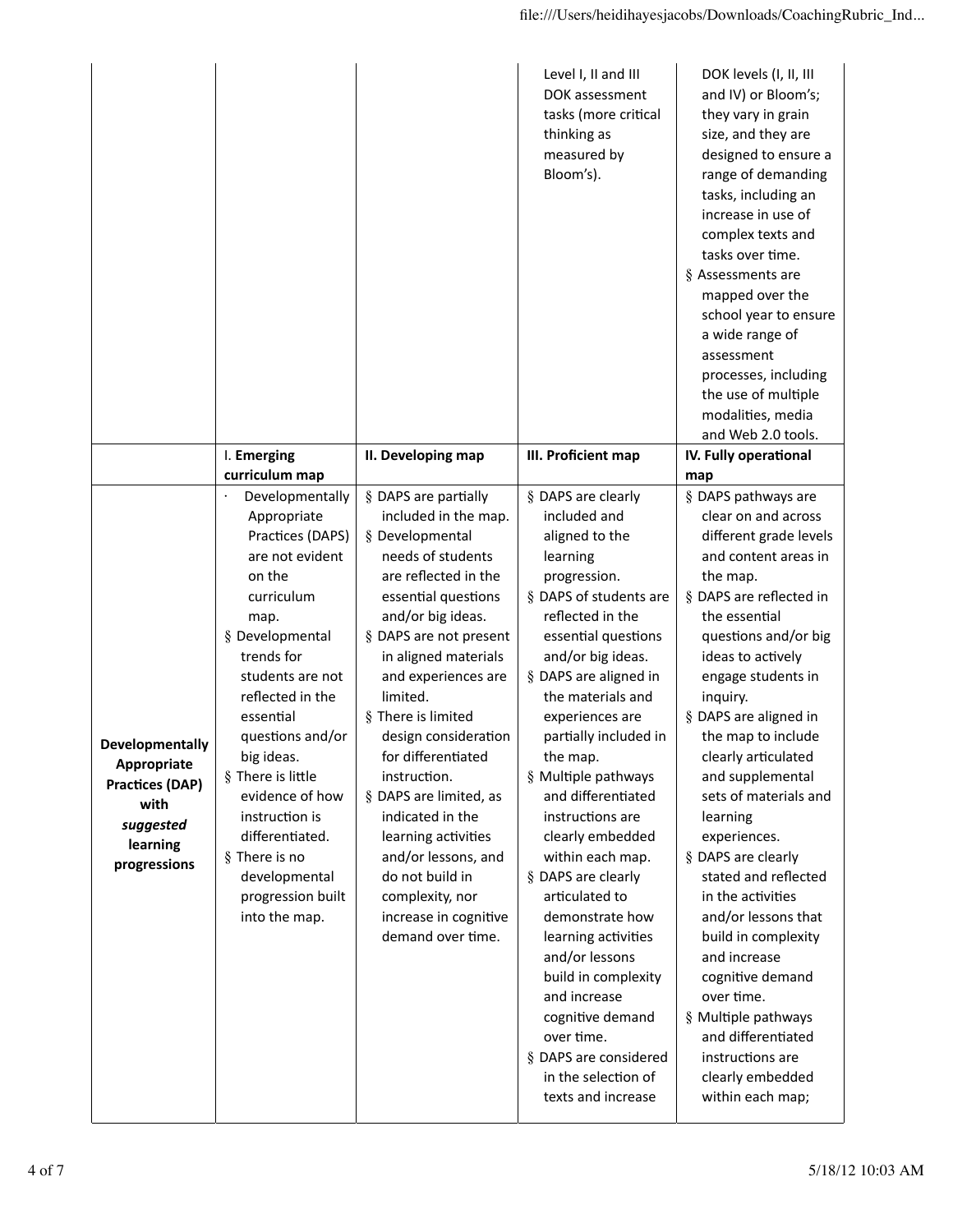|                                                                                  |                                                                                                                                                                                                                                                                                            |                                                                                                                                                                                                                                                                                                                                                                                                                             | in rigor over time.                                                                                                                                                                                                                                                                                                                                                                                                                                                                                                                                                                                               | lesson extensions and<br>opportunities for<br>individualized<br>projects (including<br>Web 2.0 applications)<br>are clearly<br>articulated.<br>§ DAPS in maps are<br>regularly studied,<br>viewed and revised to<br>ensure there is a<br>logical,<br>developmental<br>progression through<br>the grade levels.<br>§ DAPS are evident in<br>the selection of texts<br>and increase in rigor<br>over time.                                                                                                                                                                                                                                                               |
|----------------------------------------------------------------------------------|--------------------------------------------------------------------------------------------------------------------------------------------------------------------------------------------------------------------------------------------------------------------------------------------|-----------------------------------------------------------------------------------------------------------------------------------------------------------------------------------------------------------------------------------------------------------------------------------------------------------------------------------------------------------------------------------------------------------------------------|-------------------------------------------------------------------------------------------------------------------------------------------------------------------------------------------------------------------------------------------------------------------------------------------------------------------------------------------------------------------------------------------------------------------------------------------------------------------------------------------------------------------------------------------------------------------------------------------------------------------|------------------------------------------------------------------------------------------------------------------------------------------------------------------------------------------------------------------------------------------------------------------------------------------------------------------------------------------------------------------------------------------------------------------------------------------------------------------------------------------------------------------------------------------------------------------------------------------------------------------------------------------------------------------------|
| <b>Instructional</b><br>coherence and<br>vertical and<br>horizontal<br>alignment | § The curriculum<br>map<br>demonstrates<br>little to no<br>alignment within<br>the map<br>components<br>(e.g. EQs,<br>NYCCLS/NYSS,<br>assessments).<br>§ The curriculum<br>map<br>demonstrates no<br>awareness or<br>indication of<br>alignment<br>and/or an active<br>mapping<br>process. | § The curriculum map<br>attempts to align<br>curriculum,<br>assessment and<br>pedagogy. Some<br>map components<br>are aligned.<br>§ The curriculum map<br>is in content and has<br>instructional gaps. It<br>does not<br>strategically align to<br>the NYCCLS/NYSS.<br>§ The curriculum map<br>has little to no<br>alignment within<br>and across<br>grades/content<br>areas (i.e. vertical or<br>horizontal<br>alignment). | § The curriculum map<br>demonstrates a<br>clear alignment of<br>curriculum,<br>assessment and<br>pedagogy<br>§ The curriculum map<br>demonstrates a<br>coherent<br>relationship<br>between the<br>essential question,<br>learning<br>experiences, and<br>student<br>work/learning<br>opportunities.<br>§ The curriculum<br>map's learning<br>activities and<br>classroom-based<br>assessments<br>scaffold towards<br>the final<br>project/assessment<br>with clear evidence<br>of an alignment to<br>the NYCCLS/NYSS.<br>§ The curriculum map<br>demonstrates<br>alignment within<br>and across<br>grades/content | § The curriculum map<br>demonstrates a clear<br>alignment of<br>curriculum,<br>assessment and<br>pedagogy that<br>includes a clear<br>relationship between<br>the essential<br>question, learning<br>experiences, student<br>work and the<br>culminating<br>assessment project.<br>§ The curriculum map<br>alignment illustrates<br>a content<br>progression that is<br>directly linked to<br>relevant<br>grade/content and to<br>the following<br>grade/content<br>expectations as<br>articulated by the<br>NYCCLS.<br>§ The curriculum map<br>school-wide review<br>of these maps helps<br>plan a<br>comprehensive,<br>inter-disciplinary, and<br>coherent course of |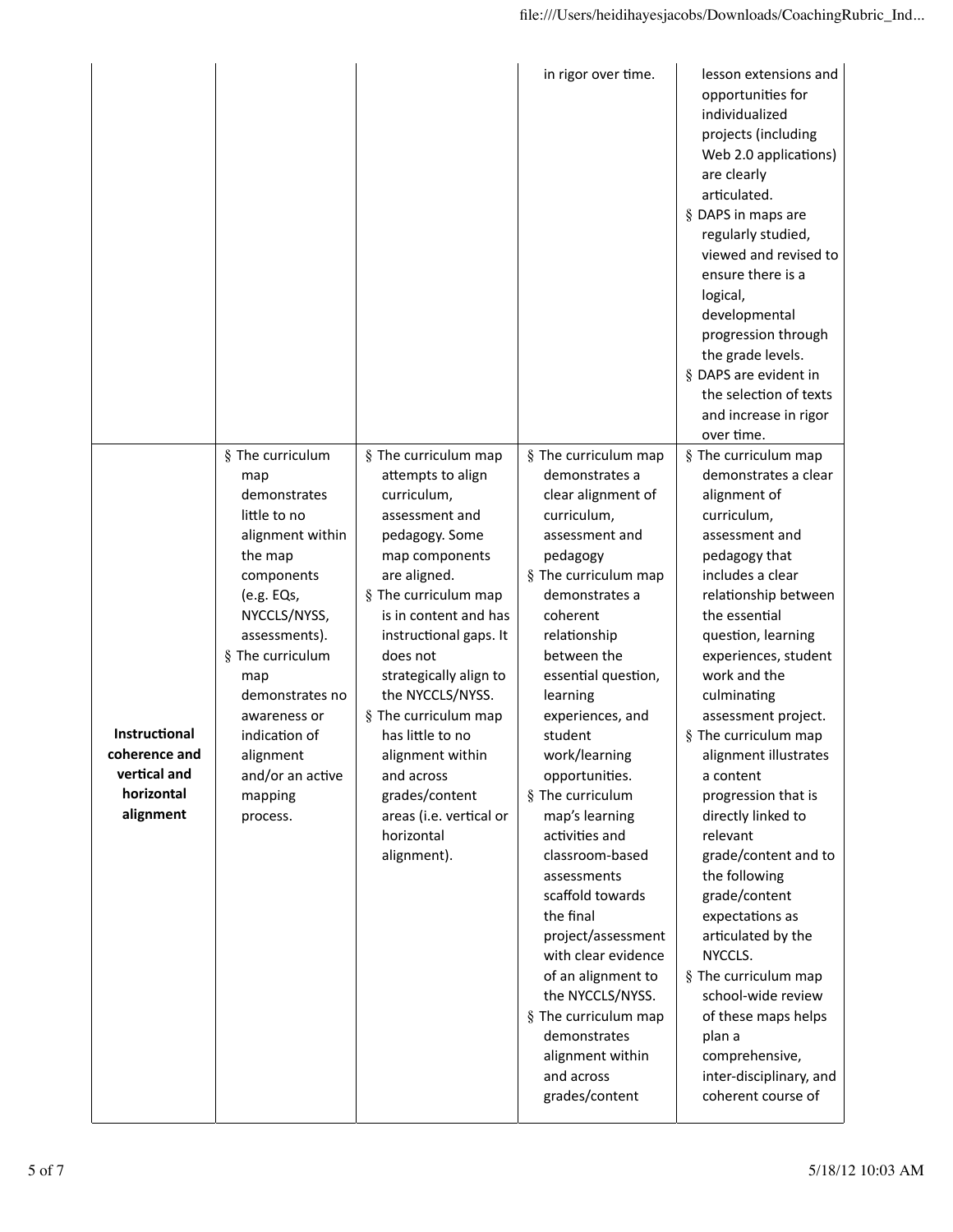|                                                                                   |                                                                                                                                                                                     |                                                                                                                                                                                                                                                                                                                                                 | areas (i.e. vertical or<br>horizontal<br>alignment).                                                                                                                                                                                                                                                                                                                                                                                                                                                                                                                                    | study throughout the<br>schools (e.g. Pre-K-5,<br>K-8, 6-8, 9-12).                                                                                                                                                                                                                                                                                                                                                                                                                                                                                                                                                                                                                                                                                                                                                                      |
|-----------------------------------------------------------------------------------|-------------------------------------------------------------------------------------------------------------------------------------------------------------------------------------|-------------------------------------------------------------------------------------------------------------------------------------------------------------------------------------------------------------------------------------------------------------------------------------------------------------------------------------------------|-----------------------------------------------------------------------------------------------------------------------------------------------------------------------------------------------------------------------------------------------------------------------------------------------------------------------------------------------------------------------------------------------------------------------------------------------------------------------------------------------------------------------------------------------------------------------------------------|-----------------------------------------------------------------------------------------------------------------------------------------------------------------------------------------------------------------------------------------------------------------------------------------------------------------------------------------------------------------------------------------------------------------------------------------------------------------------------------------------------------------------------------------------------------------------------------------------------------------------------------------------------------------------------------------------------------------------------------------------------------------------------------------------------------------------------------------|
|                                                                                   | I. Emerging<br>curriculum map                                                                                                                                                       | II. Developing map                                                                                                                                                                                                                                                                                                                              | III. Proficient map                                                                                                                                                                                                                                                                                                                                                                                                                                                                                                                                                                     | IV. Fully operational<br>map                                                                                                                                                                                                                                                                                                                                                                                                                                                                                                                                                                                                                                                                                                                                                                                                            |
| Integration of<br>Web 2.0 tools<br>(21st century<br>technology<br>tools) in maps  | § Curriculum maps<br>do not include<br>any reference to<br>technology or<br>digital tools.<br>§ Maps do not<br>include any<br>reference to<br>student use of<br>Web-based<br>tools. | § Some curriculum<br>maps include<br>student use of<br>technology and/or<br>digital tools to<br>explore and exhibit<br>content<br>understanding.<br>§ Maps include some<br>web 2.0<br>applications,<br>including, but not<br>limited to, internet<br>research and/or<br>student use of<br>technology to<br>illustrate content<br>understanding. | § The majority of<br>curriculum maps<br>include both the<br>teacher and<br>student using<br>technology and<br>digital tools so that<br>students can<br>research and<br>exhibit content<br>understanding via<br>mixed media.<br>§ Technology tools are<br>interwoven<br>throughout<br>different units of<br>study so that<br>student use<br>becomes<br>increasingly more<br>complex and<br>cognitively<br>engaging.<br>§ Students have<br>multiple<br>opportunities to<br>use, access and<br>create projects<br>using a range of<br>Web 2.0 tools (e.g.<br>Podcasts, web<br>pages, etc.) | § Curriculum maps<br>include technology<br>and digital tools that<br>are carefully<br>embedded in all<br>curriculum maps so<br>that teachers and<br>students have access<br>to and experience<br>using a range of tools<br>and opportunities to<br>demonstrate content<br>understanding via<br>mixed media over<br>time.<br>§ Curriculum maps<br>include<br>assessments/projects<br>and/or exhibitions<br>that include the use<br>of online tools.<br>§ All students have<br>multiple<br>opportunities to use,<br>access and create<br>projects using a<br>range of Web 2.0<br>tools (e.g. Podcasts,<br>web pages, etc.),<br>including group work<br>and connections with<br>students from<br>different schools<br>and/or countries.<br>§ Students are engaged<br>in creating and<br>supporting digital<br>portfolios of their<br>work. |
| Use of 21st<br>century<br>technology tools<br>to create, share<br>and revise maps | § Mapping process<br>is not posted<br>and/or shared<br>online.                                                                                                                      | § Mapping process is<br>done online and<br>saved electronically,<br>but maps are not<br>shared so others can<br>view them and                                                                                                                                                                                                                   | § Online Mapping<br>process is done<br>using a web-based<br>tool (Google Docs,<br>Atlas/Rubicon, etc.)<br>where maps are                                                                                                                                                                                                                                                                                                                                                                                                                                                                | § Online Mapping<br>process is done and<br>archived using a<br>web-based tool<br>(Google Docs,<br>Atlas/Rubicon,                                                                                                                                                                                                                                                                                                                                                                                                                                                                                                                                                                                                                                                                                                                        |